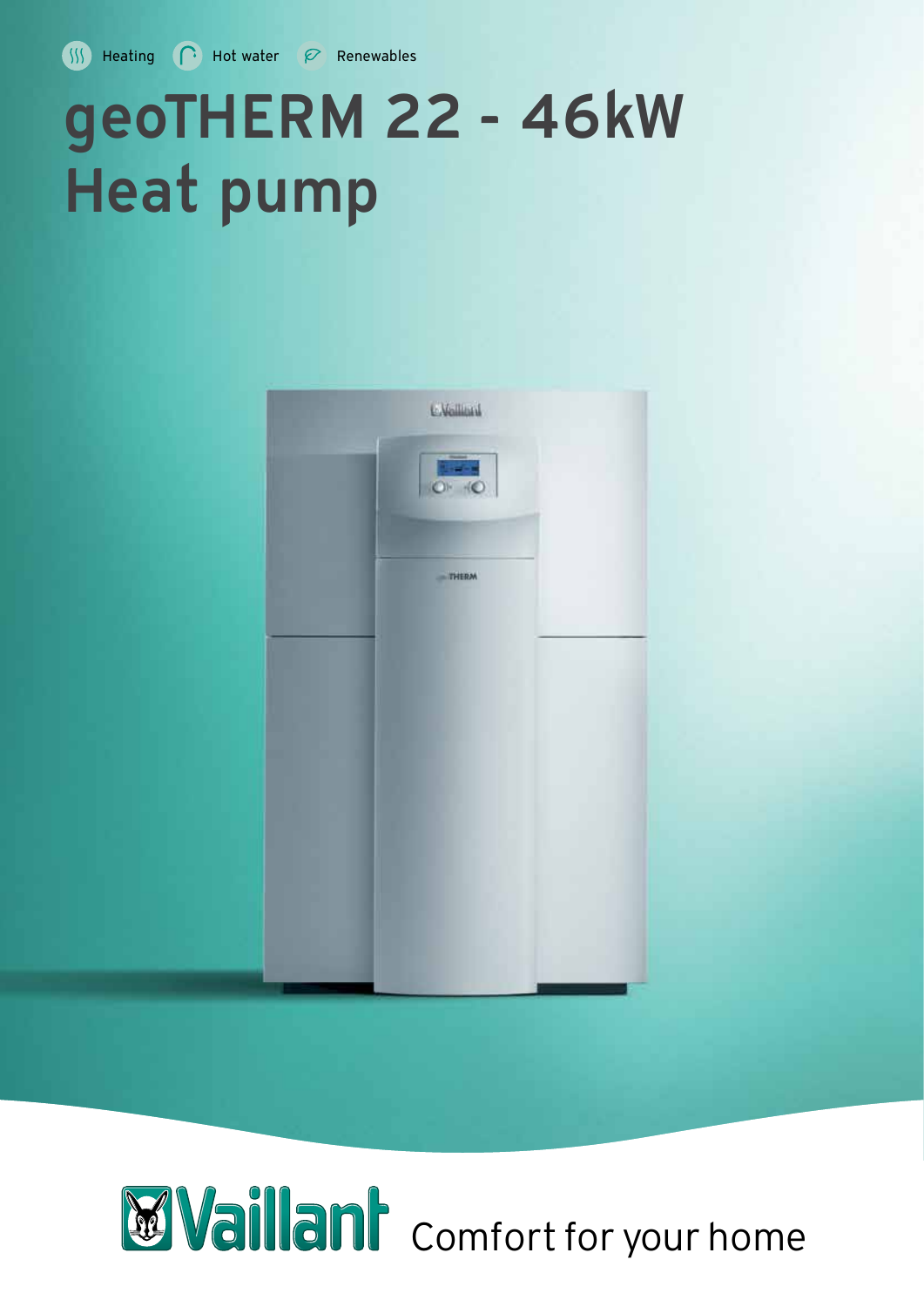## Introducing the geoTHERM 22 - 46kW

geoTHERM ground source heat pumps are designed to provide comfortable, efficient and sustainable heating from thermal energy drawn from the ground. In a well insulated building, heat pumps provide an ideal sustainable energy source.

The geoTHERM is available in a range of higher capacity outputs making it an ideal renewable heating solution for larger homes and commercial properties. It can be cascaded to provide much larger outputs and can be fitted as part of a hybrid system. This floor standing heat pump can be fitted in buildings where there is three phase electricity.

As the geoTHERM has been certified by the Microgeneration Certification Scheme (MCS), installations could benefit from Renewable Heat Incentive (RHI) payments from the Government.

geoTHERM was the first of Vaillant's heat pumps to be awarded the Quiet Mark, the international approval award program from the UK Noise Abatement Society that recognises products with low sound levels.

The geoTHERM comes with a two year guarantee out of the box which can be extended to five years. The heat pump compressor has a 10 year guarantee; one of the longest on the UK market, providing peace of mind for years.

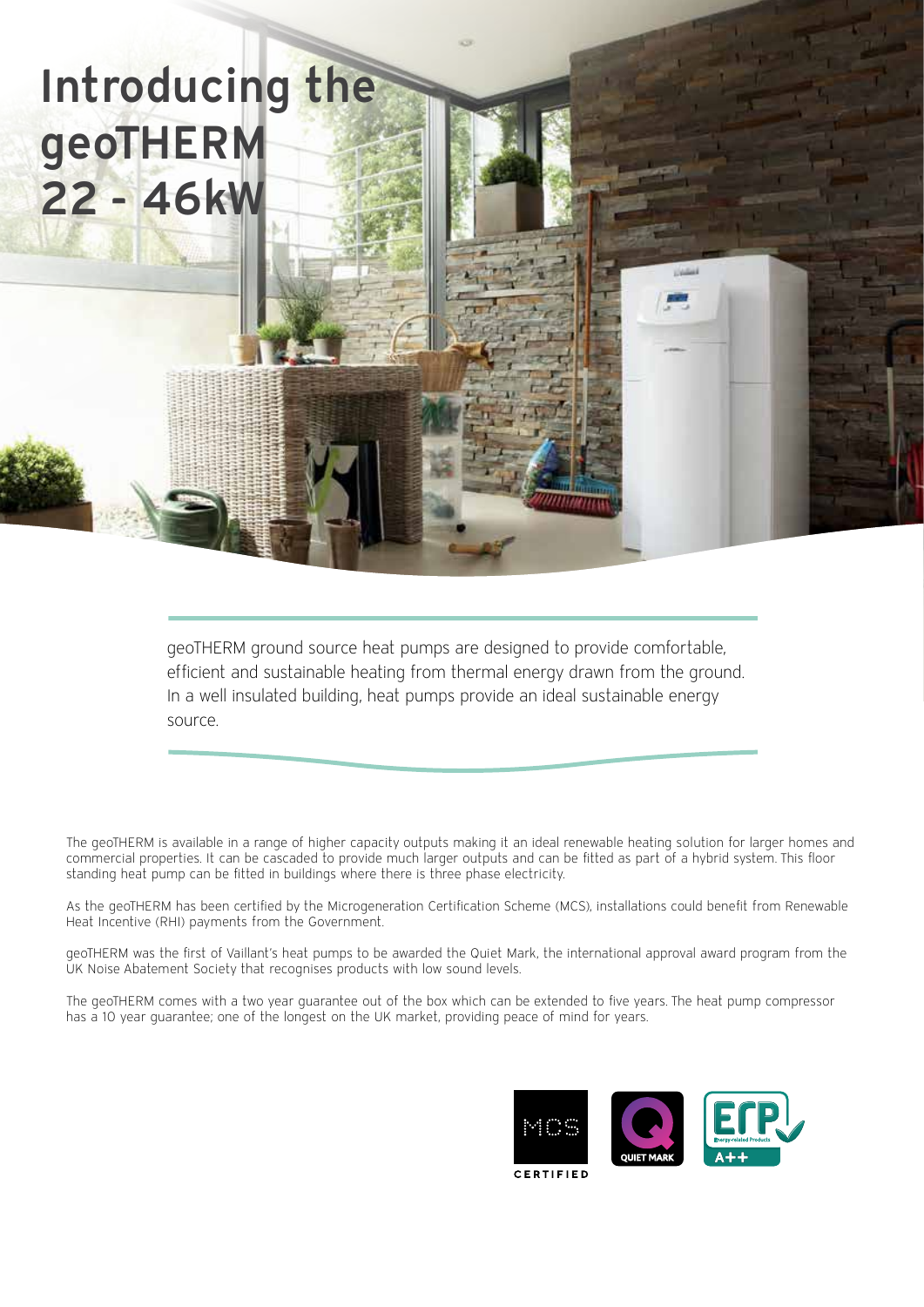## Technical data

Dimensions:



600 mm

#### Key features & benefits

- Works efficiently with low flow temperature heating systems, either underfloor or radiators sized to suit
- Maximum flow temperature 62°C achievable for DHW
- Commissioning Service available through Vaillant
- Multi-stage Sound Insulation (MSI) offers 'whisper quiet' operation
- MCS accredited (may qualify for government incentives)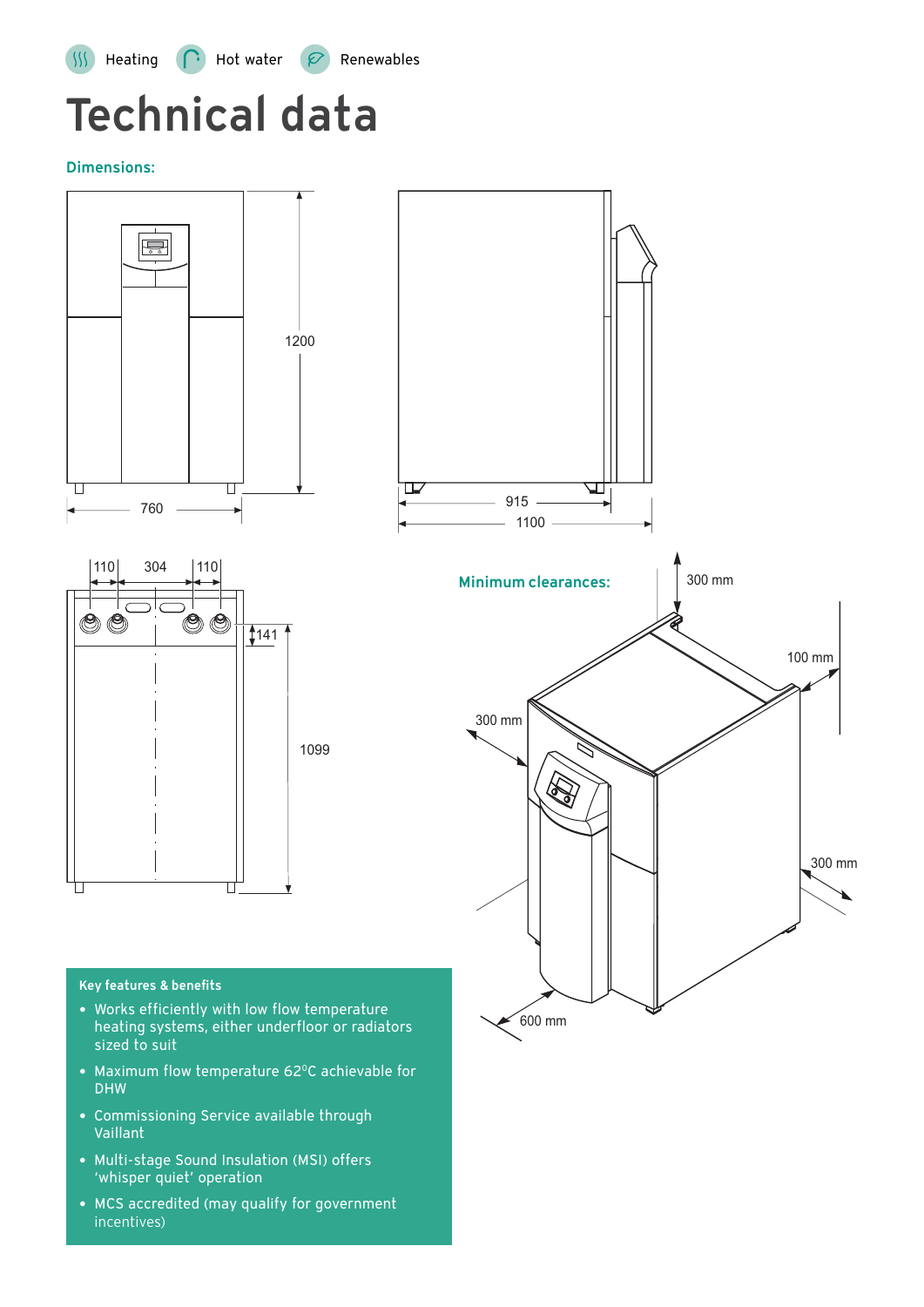| General technical data                                                                                                                                                                                                                                                                                                                                | Unit of<br>measure  | <b>VWS 220/3</b>                                                                                                                                      | <b>VWS 300/3</b>       | <b>VWS 380/3</b>                                                  | <b>VWS 460/3</b> |
|-------------------------------------------------------------------------------------------------------------------------------------------------------------------------------------------------------------------------------------------------------------------------------------------------------------------------------------------------------|---------------------|-------------------------------------------------------------------------------------------------------------------------------------------------------|------------------------|-------------------------------------------------------------------|------------------|
| Heat pump type                                                                                                                                                                                                                                                                                                                                        |                     | Brine/water heat pump                                                                                                                                 |                        |                                                                   |                  |
| Product-side flow/return heating connections                                                                                                                                                                                                                                                                                                          | in                  | $G 1\frac{1}{2}$                                                                                                                                      |                        |                                                                   |                  |
| Product-side flow/return heat source connections                                                                                                                                                                                                                                                                                                      | in                  | $G1\frac{1}{2}$                                                                                                                                       |                        |                                                                   |                  |
| Product dimensions, height without connection                                                                                                                                                                                                                                                                                                         | mm                  | 1,200                                                                                                                                                 |                        |                                                                   |                  |
| Product dimensions, width                                                                                                                                                                                                                                                                                                                             | mm                  |                                                                                                                                                       |                        | 760                                                               |                  |
| Product dimensions, depth without column                                                                                                                                                                                                                                                                                                              | mm                  |                                                                                                                                                       |                        | 900                                                               |                  |
| Product dimensions, depth with column                                                                                                                                                                                                                                                                                                                 | mm                  |                                                                                                                                                       |                        | 1,100                                                             |                  |
| Weight, with packaging                                                                                                                                                                                                                                                                                                                                | kg                  | 356                                                                                                                                                   | 370                    | 394                                                               | 417              |
| Weight, without packaging                                                                                                                                                                                                                                                                                                                             | kg                  | 326                                                                                                                                                   | 340                    | 364                                                               | 387              |
| Weight, ready for operation                                                                                                                                                                                                                                                                                                                           | kg                  | 341                                                                                                                                                   | 359                    | 386                                                               | 414              |
| Permissible ambient temperature                                                                                                                                                                                                                                                                                                                       | $\rm ^{o}C$         |                                                                                                                                                       | 725                    |                                                                   |                  |
| Performance data                                                                                                                                                                                                                                                                                                                                      | Unit of<br>measure  | <b>VWS 220/3</b>                                                                                                                                      | <b>VWS 300/3</b>       | <b>VWS 380/3</b>                                                  | <b>VWS 460/3</b> |
| Heat exchanger performance data                                                                                                                                                                                                                                                                                                                       |                     |                                                                                                                                                       |                        | The following performance data is applicable to new products with |                  |
|                                                                                                                                                                                                                                                                                                                                                       |                     |                                                                                                                                                       | clean heat exchangers. |                                                                   |                  |
| Heating output BO/W35 AAT 5 K                                                                                                                                                                                                                                                                                                                         | kW                  | 21.5                                                                                                                                                  | 30.9                   | 37.7                                                              | 45.5             |
| Power consumption BO/W35 ∆∆T 5 K<br>without pumps                                                                                                                                                                                                                                                                                                     | kW                  | 4.8                                                                                                                                                   | 6.7                    | 8.4                                                               | 10.0             |
| Output figure BO/W35 ∆∆T 5 K/coefficient<br>of performance EN 14511                                                                                                                                                                                                                                                                                   |                     |                                                                                                                                                       |                        | 4.4                                                               |                  |
| Heating output BO/W55 $\triangle\triangle T 8 K$                                                                                                                                                                                                                                                                                                      | kW                  | 20.1                                                                                                                                                  | 28.3                   | 34.6                                                              | 41.4             |
| Power consumption BO/W55 ∆T 8 K<br>without pumps                                                                                                                                                                                                                                                                                                      | kW                  | 6.2                                                                                                                                                   | 8.9                    | 11                                                                | 13               |
| Output figure BO/W55 ∆T 8 K/coefficient<br>of performance EN 14511                                                                                                                                                                                                                                                                                    |                     | 3.2                                                                                                                                                   |                        |                                                                   |                  |
| Sound power level BO/W35<br>EN 12102/EN 14511 LWI in heating mode                                                                                                                                                                                                                                                                                     | dB(A)               | 54                                                                                                                                                    | 55                     | 56                                                                | 61               |
| Application limits: At the same volume flow rates<br>as for the nominal output test under standard<br>nominal conditions with nominal flows and brine<br>circuit ∆T 3 K/heating circuit ∆T 5 K. Operation of<br>the pump outside the application limits results in<br>the heat pump being switched off by the internal<br>control and safety devices. |                     | B-10/W25<br>$\overline{\phantom{0}}$<br>B-10/W50<br>$\overline{a}$<br>B-5/W62<br>$\qquad \qquad \blacksquare$<br>B20/W62<br>B20/W25<br>$\overline{a}$ |                        |                                                                   |                  |
| <b>Brine circuit</b>                                                                                                                                                                                                                                                                                                                                  | Unit of<br>measure  | <b>VWS 220/3</b>                                                                                                                                      | <b>VWS 300/3</b>       | <b>VWS 380/3</b>                                                  | <b>VWS 460/3</b> |
| Brine fluid: ethylene glycol/water ratio                                                                                                                                                                                                                                                                                                              |                     | 3/7                                                                                                                                                   |                        |                                                                   |                  |
| Max. brine fluid operating pressure                                                                                                                                                                                                                                                                                                                   | MPa<br>(bar)        | $\leq 0.3$<br>$( \leq 3.0)$                                                                                                                           |                        |                                                                   |                  |
| Min. source inlet temperature (hot brine) in heating<br>mode                                                                                                                                                                                                                                                                                          | $\rm ^{0}C$         | $-10$                                                                                                                                                 |                        |                                                                   |                  |
| Max. source inlet temperature (hot brine) in heating<br>mode                                                                                                                                                                                                                                                                                          | $\rm ^{0}C$         | 20                                                                                                                                                    |                        |                                                                   |                  |
| Volume of the heat source circuit in the heat pump                                                                                                                                                                                                                                                                                                    |                     | 6.21                                                                                                                                                  | 8.61                   | 10.01                                                             | 12.41            |
| Nominal flow at $\Delta$ T 3 K                                                                                                                                                                                                                                                                                                                        | $m^3/h$             | 5.1                                                                                                                                                   | 7.6                    | 8.5                                                               | 10.7             |
| Min. permissible volume flow                                                                                                                                                                                                                                                                                                                          | $m^3/h$             | 3.8                                                                                                                                                   | 5.3                    | 7.0                                                               | 8.4              |
| Max. permissible volume flow                                                                                                                                                                                                                                                                                                                          | $m^3/h$             | 5.5                                                                                                                                                   | 8.3                    | 9.3                                                               | 11.8             |
| Pressure loss with nominal flow at AT 3 K                                                                                                                                                                                                                                                                                                             | kPa                 | 22.0                                                                                                                                                  | 32.0                   | 36.0                                                              | 50.0             |
| Materials                                                                                                                                                                                                                                                                                                                                             |                     | Cu<br>$\overline{\phantom{0}}$<br>CuZn alloy<br>Stainless steel<br>$\overline{\phantom{0}}$<br>Fe<br>$\overline{a}$<br><b>EPDM</b><br>$\overline{a}$  |                        |                                                                   |                  |
| <b>Heating circuit</b>                                                                                                                                                                                                                                                                                                                                | Unit of<br>measure  | <b>VWS 220/3</b>                                                                                                                                      | <b>VWS 300/3</b>       | <b>VWS 380/3</b>                                                  | <b>VWS 460/3</b> |
| Max. heating circuit operating pressure                                                                                                                                                                                                                                                                                                               | <b>MPa</b><br>(bar) |                                                                                                                                                       | (5.3.0)                | $\leq 0.3$                                                        |                  |
| Min. heating mode flow temperature                                                                                                                                                                                                                                                                                                                    | $^{\circ}$ C        | 25                                                                                                                                                    |                        |                                                                   |                  |
| Max. heating mode flow temperature                                                                                                                                                                                                                                                                                                                    | $\mathrm{^{0}C}$    | $62^{\circ}C$                                                                                                                                         |                        |                                                                   |                  |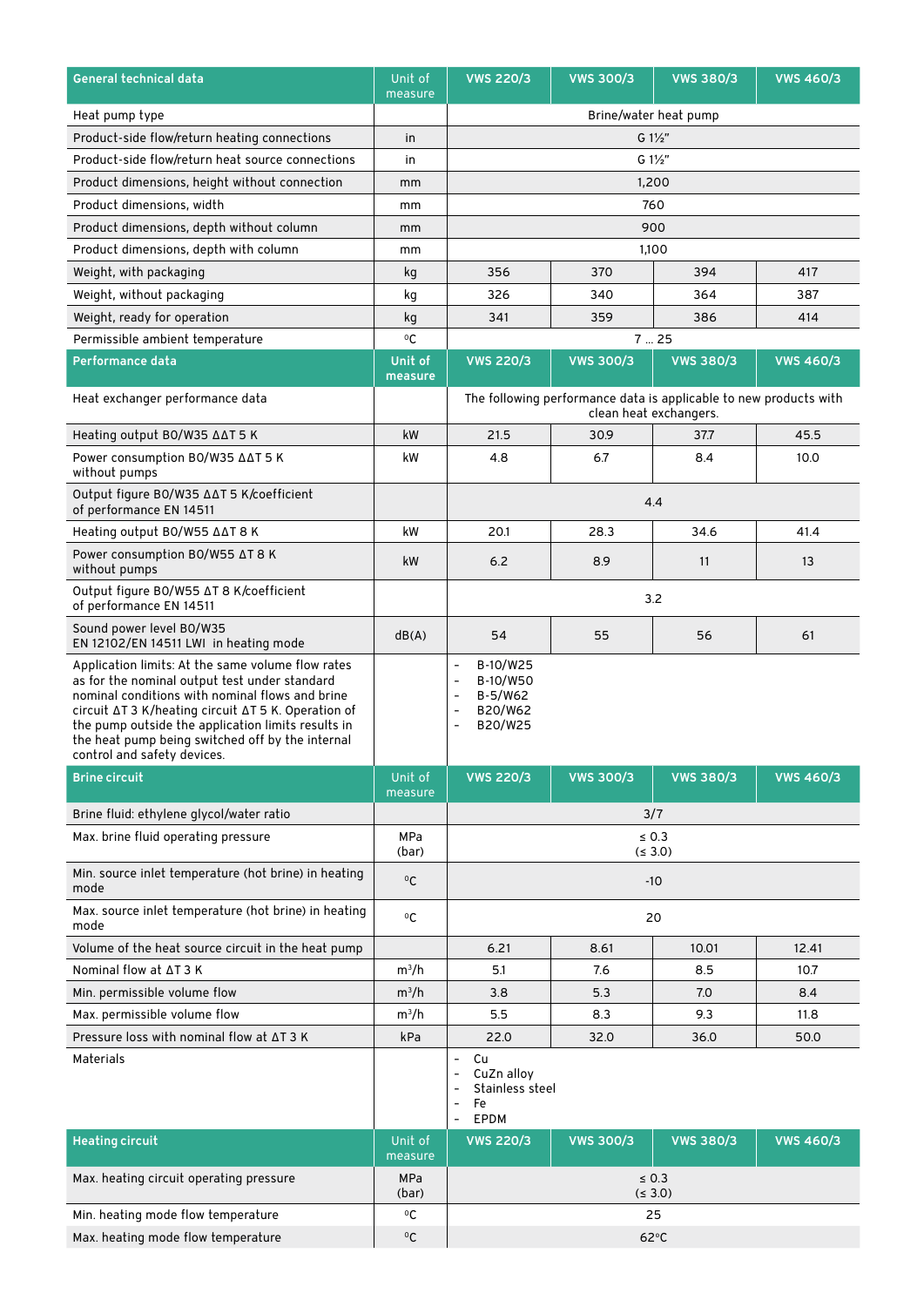| <b>Heating circuit</b>                                                                                                                            | Unit of<br>measure | <b>VWS 220/3</b>                                                                                                                                                               | <b>VWS 300/3</b>               | <b>VWS 380/3</b>            | <b>VWS 460/3</b>          |
|---------------------------------------------------------------------------------------------------------------------------------------------------|--------------------|--------------------------------------------------------------------------------------------------------------------------------------------------------------------------------|--------------------------------|-----------------------------|---------------------------|
| Heating circuit water contents in the heat pump                                                                                                   |                    | 8.3                                                                                                                                                                            | 10.3                           | 12.0                        | 14.1                      |
| Nominal flow at AT 5 K                                                                                                                            | $m^3/h$            | 3.8                                                                                                                                                                            | 5.4                            | 6.5                         | 7.8                       |
| Min. permissible volume flow                                                                                                                      | $m^3/h$            | 2.1                                                                                                                                                                            | 2.8                            | 4.0                         | 4.2                       |
| Max. permissible volume flow                                                                                                                      | $m^3/h$            | 4.2                                                                                                                                                                            | 5.7                            | 7.1                         | 8.5                       |
| Pressure loss with nominal flow at AT 5 K                                                                                                         | kPa                | 7.2                                                                                                                                                                            | 9.3                            | 11.0                        | 20.0                      |
| Materials                                                                                                                                         |                    | Cu<br>$\qquad \qquad -$<br>CuZn alloy<br>Stainless steel<br>$\qquad \qquad -$<br>Fe<br><b>EPDM</b><br>$\overline{a}$                                                           |                                |                             |                           |
| <b>Refrigerant circuit</b>                                                                                                                        | Unit of<br>measure | <b>VWS 220/3</b>                                                                                                                                                               | <b>VWS 300/3</b>               | <b>VWS 380/3</b>            | <b>VWS 460/3</b>          |
| Refrigerant type                                                                                                                                  |                    |                                                                                                                                                                                | R 407 C                        |                             |                           |
| Refrigerant content of the refrigerant circuit in the<br>heat pump                                                                                | kg                 | 4.10                                                                                                                                                                           | 5.99                           | 6.70                        | 8.60                      |
| Max. operating pressure: refrigerant                                                                                                              | MPa<br>(bar)       |                                                                                                                                                                                | $\leq$ 2.9<br>(529.0)          |                             |                           |
| Compressor type                                                                                                                                   |                    | Scroll                                                                                                                                                                         |                                | Scroll                      |                           |
| Oil type                                                                                                                                          |                    |                                                                                                                                                                                | Ester (EMKARATE RL32-3MAF)     |                             |                           |
| Oil filling quantity                                                                                                                              |                    | 4.0                                                                                                                                                                            |                                | 4.14                        |                           |
| <b>Electrics</b>                                                                                                                                  | Unit of<br>measure | <b>VWS 220/3</b>                                                                                                                                                               | <b>VWS 300/3</b>               | <b>VWS 380/3</b>            | <b>VWS 460/3</b>          |
| Rated voltage of the compressor/heating circuit                                                                                                   |                    | 3/N/PE 400 V 50 Hz                                                                                                                                                             |                                |                             |                           |
| Control circuit rated voltage                                                                                                                     |                    | 1~/N/PE 230 V 50 Hz                                                                                                                                                            |                                |                             |                           |
| Rated voltage of the auxiliary heater (on-site)                                                                                                   |                    |                                                                                                                                                                                | 3/N/PE 400 V 50 Hz             |                             |                           |
| Phase shifting                                                                                                                                    |                    | $\cos \varphi = 0.7$ to<br>0.84                                                                                                                                                | $cos \varphi = 0.7$ to<br>0.83 | $cos \varphi = 0.7$ to 0.86 |                           |
| Required network impedance Zmax. with in-rush<br>current limiter                                                                                  | Ω                  | $\leq 0.472$                                                                                                                                                                   | $\leq 0.450$                   | $\leq 0.270$                | ≤ $0.100$                 |
| Fuse type, characteristic C, slow-blow, three-pole<br>switching (disconnection of the three mains<br>connection lines in one switching operation) | A                  | $\leq 20$                                                                                                                                                                      | $\leq$ 25                      | $\leq$ 32                   | $\leq 40$                 |
| Optional on-site residual-current circuit breaker                                                                                                 |                    | RCCB type A (type A pulse-current- sensitive residual- current<br>circuit breakers) or RCCB type B (type B universal-current- sensitive<br>residual- current circuit breakers) |                                |                             |                           |
| In-rush current without in-rush current limiter                                                                                                   | A                  | $\leq 99$                                                                                                                                                                      | $\leq 127$                     | $\leq 167$                  | $\leq 198$                |
| In-rush current with in-rush current limiter                                                                                                      |                    | $\leq$ 44 A                                                                                                                                                                    | ≤ 65 A                         | $\leq 85$ A                 | $\leq$ 110 A              |
| Min. electrical power consumption for B5/W35                                                                                                      |                    | 5.0kW                                                                                                                                                                          | 6.4kW                          | 8.5kW                       | 10.1kW                    |
| Max. electrical power consumption for B20/W60                                                                                                     |                    | 10.0kW                                                                                                                                                                         | 12.0kW                         | 16.0kW                      | 18.0kW                    |
| Max. electrical power consumption for auxiliary<br>heater                                                                                         |                    | 3 x 2.3 kW                                                                                                                                                                     |                                |                             |                           |
| EN 60529 level of protection                                                                                                                      |                    | <b>IP 10B</b>                                                                                                                                                                  |                                |                             |                           |
| <b>Brine pump</b>                                                                                                                                 | Unit of<br>measure | 22-30kw ErP<br>brine pump                                                                                                                                                      | 22-38kW ErP<br>brine pump      | 30-46kW ErP<br>brine pump   | 38-46kW ErP<br>brine pump |
| Max. volume flow                                                                                                                                  |                    | 21 Qmax m3/h                                                                                                                                                                   | 19 Qmax m3/h                   | 41 Qmax m3/h                | 23 Qmax m3/h              |
| Max. delivery head                                                                                                                                |                    | $10$ <sup>H</sup> max/m                                                                                                                                                        |                                | $12$ <sup>H</sup> max/m     | $17$ <sup>H</sup> max/m   |
| Nominal flange diameter                                                                                                                           |                    | 32 DN                                                                                                                                                                          | 40 DN                          | <b>50 DN</b>                | 40 DN                     |
| Overall length                                                                                                                                    |                    | 220mm                                                                                                                                                                          | 250mm                          | 280mm                       | 250mm                     |
| EEI                                                                                                                                               |                    | $\leq 0.27$<br>$\leq 0.20$                                                                                                                                                     |                                |                             |                           |
| Protection class                                                                                                                                  |                    | IP X4D                                                                                                                                                                         |                                |                             |                           |
| Power consumption                                                                                                                                 |                    | 12-310W                                                                                                                                                                        | 22-550W                        | 25-590W                     | 35-730W                   |
| Current consumption                                                                                                                               |                    | 0.22-1.37 A                                                                                                                                                                    | $0.20 - 2.40 A$                | $0.20 - 2.60 A$             | 0.30-3.20 A               |
| Mains connection                                                                                                                                  |                    | 1~230V, 50-60Hz                                                                                                                                                                |                                |                             |                           |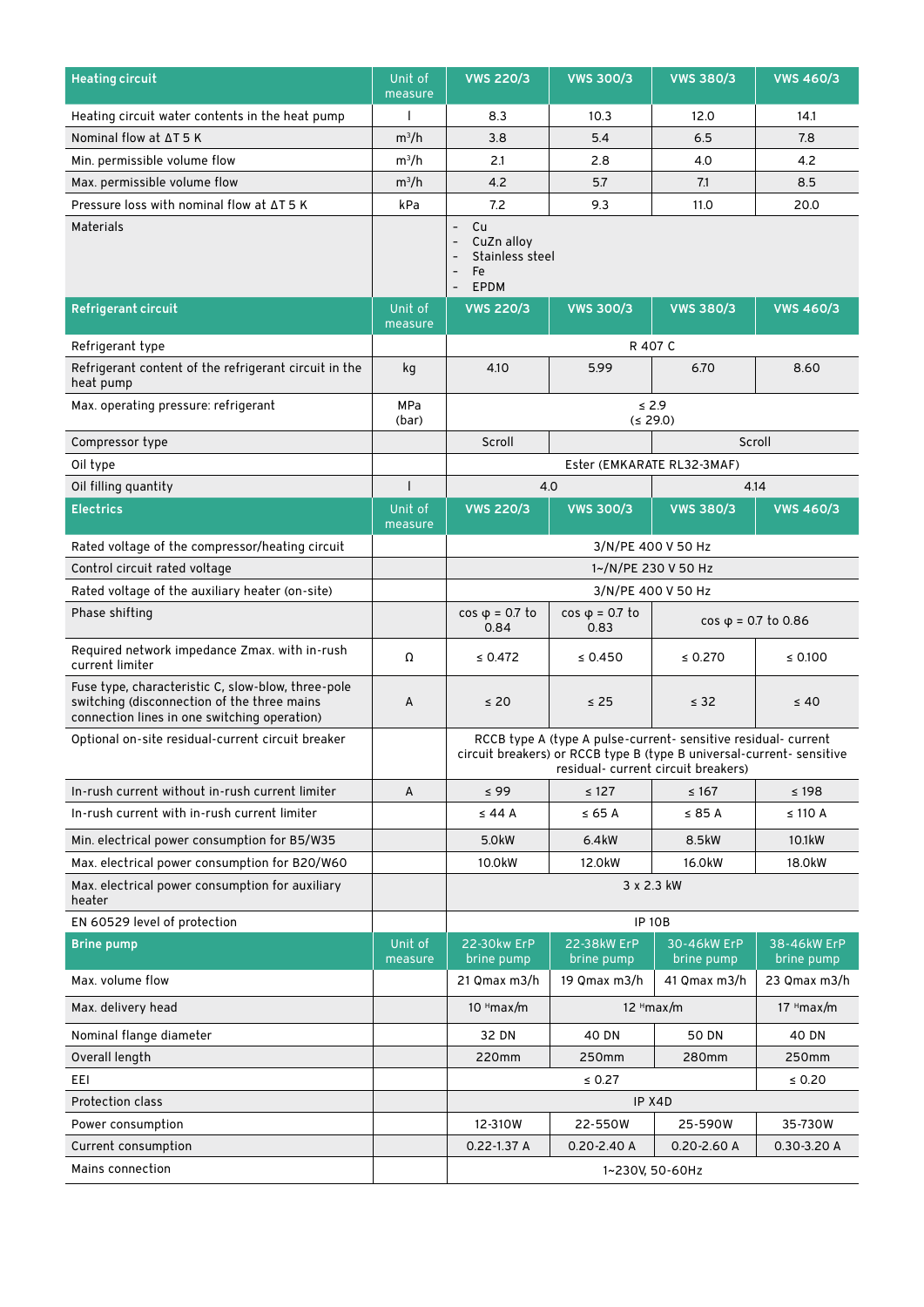| Unit designation | Unit of measure | Space heating energy efficiency class | Article number |
|------------------|-----------------|---------------------------------------|----------------|
| geoTHERM 22kW    | $A+++$ - $D$    | $A++$                                 | 0020219382     |
| geoTHERM 30kW    | A+++ - D        | $A++$                                 | 0020219383     |
| geoTHERM 38kW    | $A+++$ - $D$    | $A++$                                 | 0020219384     |
| geoTHERM 46kW    | A+++ - D        | $A++$                                 | 0020219385     |

| Ground array                          | Unit of<br>measure | qeoTHERM<br>22 <sub>kW</sub> | qeoTHERM<br>30 <sub>k</sub> w | qeoTHERM<br>38kW          | qeoTHERM<br>46 <sub>k</sub> W |
|---------------------------------------|--------------------|------------------------------|-------------------------------|---------------------------|-------------------------------|
| Total loop length<br>Horizontal*      | м                  | 1300                         | 1800                          | 2300                      | 2700                          |
| Bore hole depth*<br>Total drill depth | м                  | 470                          | 660                           | 850                       | 1000                          |
| Suggested brine pump                  | kW                 | 22-30kw ErP<br>brine pump    | 22-38kW ErP<br>brine pump     | 30-46kW ErP<br>brine pump | 38-46kW ErP<br>brine pump     |
| Brine pump part number                |                    | 0020227825                   | 0020227826                    | 0020227827                | 0020227828                    |

\* Ground array based on average conditions: the ground array should be designed on site conditions

#### MCS SCoP performance table

| geoTHERM Ground Source Heat Pump | $35^{\circ}$ C | $40^{\circ}$ C | $45^{\circ}$ C | $50^{\circ}$ C |
|----------------------------------|----------------|----------------|----------------|----------------|
| geoTHERM 22kW                    | 4.40           | 3.96           | 3.52           | 3.50           |
| geoTHERM 30kW                    | 4.45           | 3.99           | 3.53           | 3.50           |
| qeoTHERM 38kW                    | 4.42           | 3.96           | 3.50           | 3.46           |
| geoTHERM 46kW                    | 4.41           | 3.96           | 3.50           | 3.48           |

#### Power output graphs:

### geoTHERM 22kW geoTHERM 38kW



#### geoTHERM 30kW geoTHERM 46kW





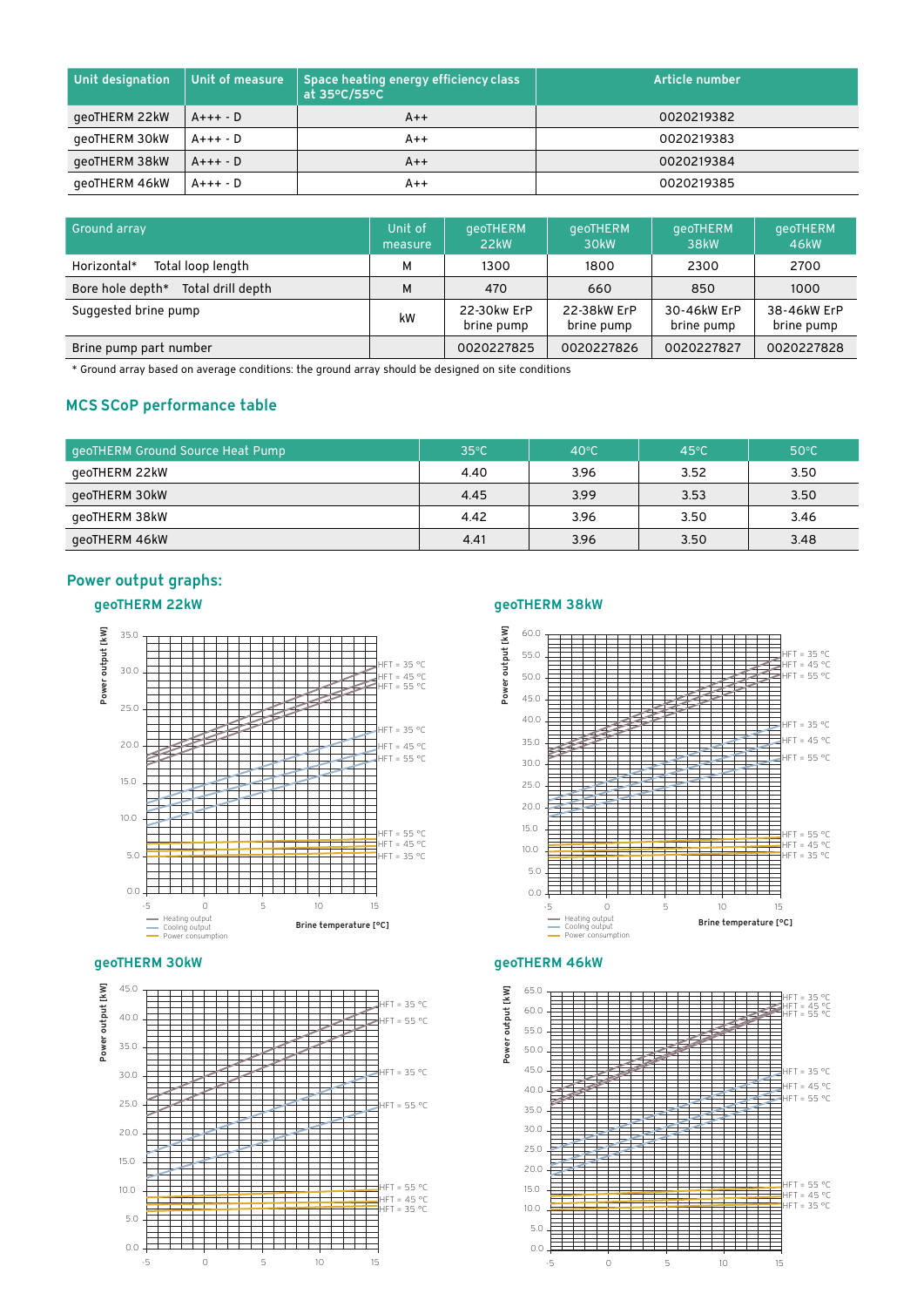

#### uniSTOR cylinders

The uniSTOR heat pump cylinder range has been designed to work in perfect harmony with our heat pumps to provide highly efficient heating and hot water systems. Their large surface area and smooth coil design maximises heat transfer for ultimate efficiency and performance.

| aeoTHERM | uniSTOR 500 litre cylinder                                                                              | uniSTOR 800 litre cylinder |  |
|----------|---------------------------------------------------------------------------------------------------------|----------------------------|--|
| 22kW     |                                                                                                         |                            |  |
| 30kW     |                                                                                                         |                            |  |
| 38kW     |                                                                                                         |                            |  |
| 46kW     | For advice on cylinders that are compatible with geoTHERM 46kW, please contact our technical department |                            |  |

| <b>Description</b>                                            | Article number |
|---------------------------------------------------------------|----------------|
| geoTHERM 22 - 30kW ErP brine pump                             | 0020227825     |
| geoTHERM 22 - 30kW ErP brine pump                             | 0020227826     |
| geoTHERM 22 - 30kW ErP brine pump                             | 0020227827     |
| geoTHERM 22 - 30kW ErP brine pump                             | 0020227828     |
| 35 litre brine floor standing expansion vessel (22kW)         | 302428         |
| 50 litre brine floor standing expansion vessel (30-38kW)      | 302496         |
| 80 litre brine floor standing expansion vessel (46kW)         | 302497         |
| 100 litre brine floor standing expansion vessel (22kW)        | 0020020655     |
| Connection kit 5 - 100 litre expansion vessel                 | 0020077250     |
| geoTHERM 22-38kW ErP system pump (also for use with ecoCRAFT) | 0020180027     |
| geoTHERM 46kW ErP system pump (also for use with ecoCRAFT)    | 0020180028     |
| VR 60 mixer module                                            | 306782         |
| VR 90 room control (advanced)                                 | 0020040079     |